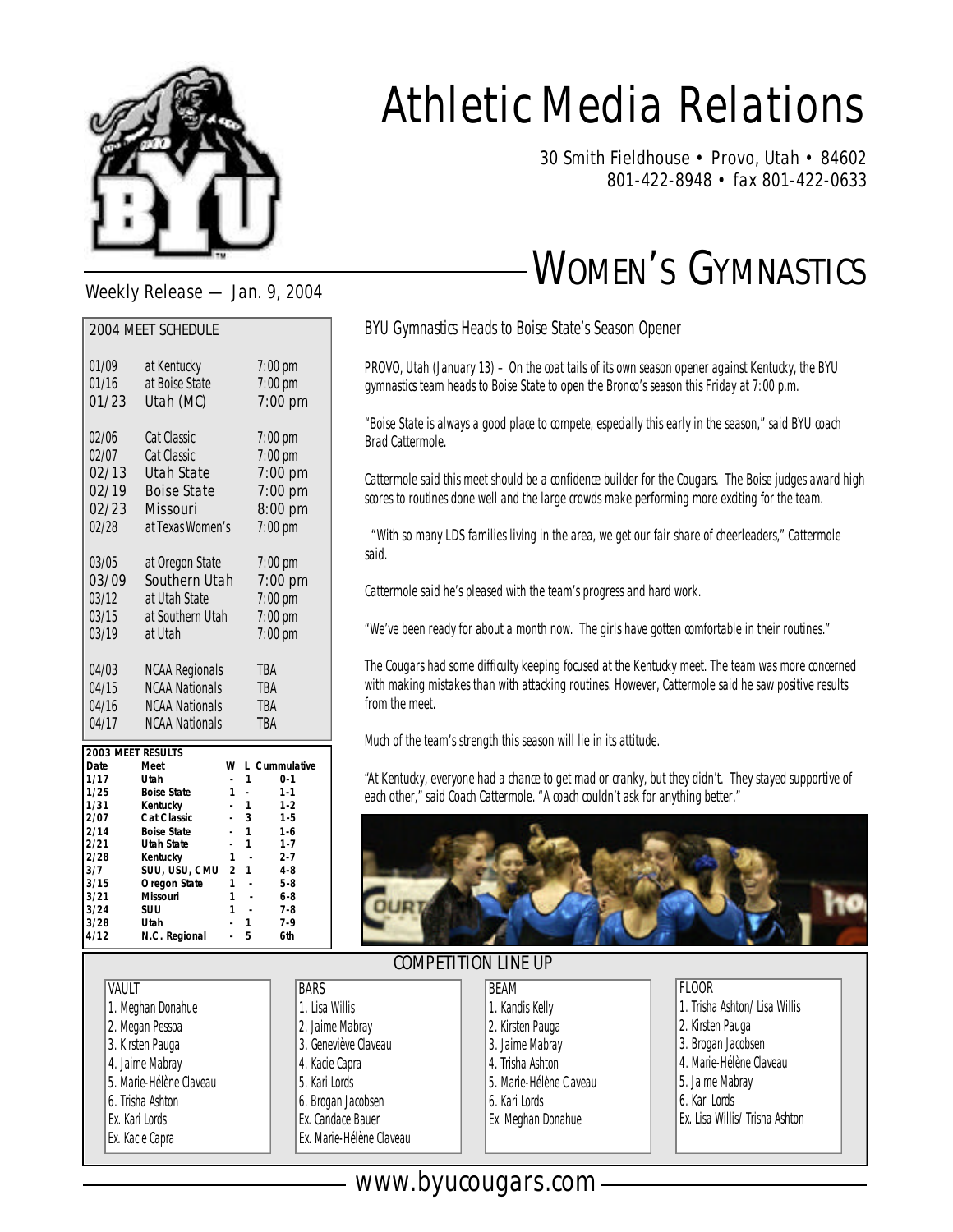#### Quick Facts

2003 Final National Finish: N/A 2003 Final National Ranking: 36th 2003 North Central Region Finish (score): 6th (192.400) 2003 Ranking Heading to Regionals: 20th Letterwinners returning/lost: 12/4 All-Americans returning/lost: 0/0 Conference: N/A Arena (capacity): Smith Fieldhouse (5,000) Marriott Center (22,700)

Coaching Staff Head Coach: Brad Cattermole Alma Mater: BYU 2003 Record: 7-9 Record at school (years): 131-119-1 (16) 196-232-1 including post season Career record (years): 131-119-1 (16) 196-232-1 including post season Office phone for head coach: 801-422-4769 Best time/day to reach coach: Mornings Assistant coaches (years): Dawn Cattermole (16) Shauna Mertze (11) Athletic Trainer: Gaye Merrill

University Info Location: Provo, Utah 84602 Elevation: 4,553 feet Enrollment: 32,122 (daytime) Founded: October 15, 1875 Owned: The Church of Jesus Christ of Latter-day **Saints** Nickname: Cougars Mascot: Cosmo Colors: Blue, White, and Tan Tickets: 378-BYU1 or 1-800-322-BYU1 Website: www.byucougars.com

Media Relations Women's Gymnastics SID: Kristen Bush SID Phone: 801-422-8948 Fax: 801-422-0633 Email: gymnastics\_sid@byu.edu



#### Season Outlook

After many strong, satisfying performances in the 2003 season, the Cougars look optimistically at yet another promising season. With fresh, new faces, the gymnastics team anticipates many positive surprises and successes throughout the year.

The team set two new record highs last year – Kari Lords scored a perfect 10.0 on beam and Brogan Jacobsen scored a perfect 10.0 on floor. Cougar fans can look forward to more scintillating floor performances by Jacobsen and to consistently strong beam and vault executions by Lords.

Brad Cattermole, BYU gymnastics coach, said he anticipates a strong team, particularly in beam and vault.

"This year we have eight 10.0 vaulters," Cattermole said. "Most schools don't have anywhere near that many."

Seniors Trisha Ashton, Megan Pessoa, Jacobsen and Lords are all strong competitors, expected to guide this young team by their experience and grace under pressure. Ashton specializes in vault and Pessoa excels in vault and beam.

The Cougars are led for the second year by team co-captains, Ashton and Jacobsen.

Setting personal bests in all events last season, juniors Kirsten Pauga and Jaime Mabray are expected to be strong forces in the upcoming competitions.

Also returning to compete for the Cougars are Staci Butterfield, Meghan Donahue, Jennifer Harvey, Lena Johnson and Lisa Willis.

New gymnasts include Candace Bauer, Kacie Capra, Geneviève Claveau, Marie-Hélène Claveau, Sierra Jacobs, Kandis Kelly, LeAnne Lindsay, and Dayna Smart.

The gymnastics team was sad to lose strong seniors, Lindsay Butterfield, Brooke Haskett, Mindi Hilton and Candace Slater. But this season's new freshmen are a welcomed addition to the team.

Cattermole said the freshmen have a strong work ethic, always ready to get out on the floor and practice.

"Geneviève is by far the best beam worker we've got," Cattermole said.

Twin sister, Marie-Hélène, was team captain for the 2003 Canada Games. Jacobs is a four-year Junior Olympian. Bauer and Capra were both 2003 Junior Olympic Regional Champions.

"When I look at the team, they just don't realize how good they could be," said Brad Cattermole, BYU gymnastics coach. "This team could be the best team we've ever had. A lot is going to come down to what they do on the floor."

The Cougars will kick off their season on Jan. 9 against Kentucky University, in Lexington, KY.

The team will also be going up against No. 6 University of Utah, No. 12 Oregon State and No. 19 Arizona. The season will be challenging, but the Cougars are hopeful, focused and ready.

Cattermole said the team isn't focusing on the competition, but on improving the gymnasts' personal performances.

"You just get out and do your thing. If you can control your mind and make fewer mistakes, it will put more pressure on the other team," he said.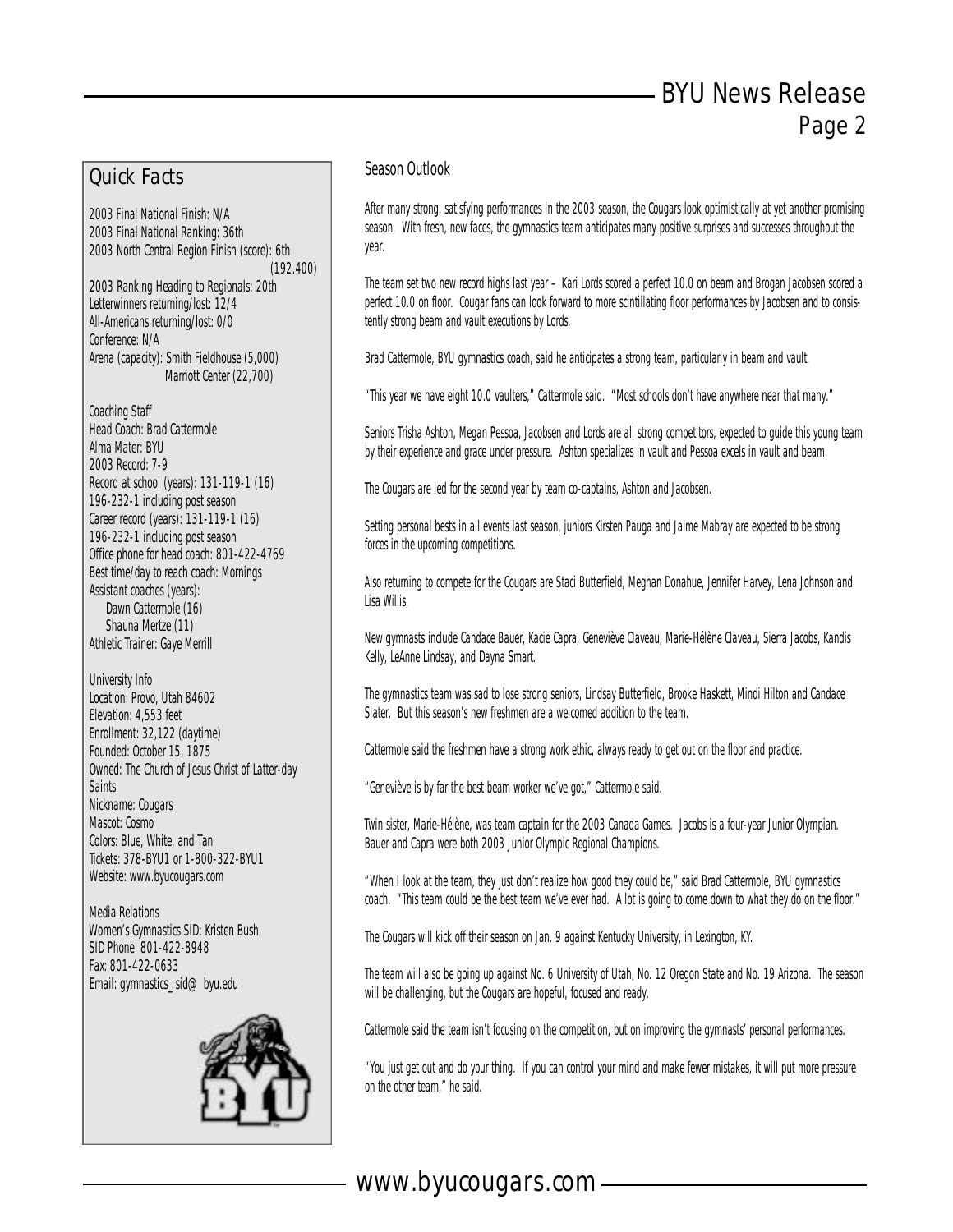

Brad Cattermole Head Coach

Brad Cattermole begins his 16th season as the head coach of BYU gymnastics. Cattermole has quietly built the Cougar program into a respected national power.

After taking over the program midway through the 1988 season, he promptly led the Cougars to the first 185 in school history. He has since quided the Cougars to school records in nine of the next 12 years, missing record marks only with 1994, 1995 and 1998, when injuries and more stringent scoring kept numbers down.

In 1998, the Cougars broke the 196 barrier for the first time, hitting a 196.325 against Utah in the final meet of the season in Provo. In 2000, once again in Provo, Cattermole's squad broke 196 for the second time, pulling off an upset victory over the University of Utah by a score of 196.05 to 195.975 in the last meet of the season. In 2001, the Cougars shattered all school records, surpassing the 196 mark five different times, a mark they had only reached three times in history. On March 16, 2001 against Utah State at home, BYU reached the 197 mark for the first time in history with a 197.325. Then one week later they broke that record again with a 197.375 at Utah, a full 1.450 points higher than any score they had received on the road. In the record-setting season, BYU set new team highs in each event and in the all-around.

Before conference meets were eliminated in 1994, Cattermole's teams were league runner-ups five times and seven athletes earned 10 all-conference honors. Seven gymnasts have earned 16 NCAA All-America awards under his tutelage.

His recruiting efforts have netted five U.S. National Team members, five Canadian National Team members and numerous Junior Olympic National and Elite champions.

As vault coach, he led Christy McAdams to the Cougars' first perfect 10.0 score. In 2003, Kari Dye-Lords scored a perfect 10.0 on balance beam and Brogan Jacobsen scored a perfect 10.0 on her scintillating floor routing against Southern Utah, Utah State and Central Michigan.

Along with his duties at BYU, Cattermole owns and operates All-American Gymnastics in Orem. Highly successful since he established it in 1976, All-American has earned more State Class I and Class II championships than any other club in Utah. Several athletes - former stars Marianne Williams Squires, Kelli Rose-Rhyssman, Korie Jackman, Cristen Cosgrave-Barlow, Angela Gunnell Anderson and Jessica Nelson-Taylor earned national club honors while competing for All-American gymnasts.

Born in Stormlake, Iowa, Cattermole grew up in Los Angeles. He competed on the 1971 BYU men's gymnastics team. Following his freshmen year, he left school to serve an LDS mission to Peru. His competitive career ended when he broke his hand in practice shortly after his return from his mission. He was a part-time assistant women's gymnastics coach at BYU and part-time coach at Provo Gymnastics during the 1975-76 season while he continued his schooling at BYU.

He is married to Dawn Niedert and they have three boys - Brad 26, Brett 23, and Mark 19. Brett recently returned from an LDS mission in Brazil and Brad recently returned from England. Mark is currently serving an LDS mission in Iceland.

Dawn Cattermole Assistant Coach

After working with her husband Brad at All-American Gymnastics since he established the club in 1976, she joined him as Assistant Coach at BYU when he was named head coach 16 years ago.

An experienced coach and judge, Dawn Niedert Cattermole has been a respected member of the gymnastics community for more than 25 years.

An expert in beam and floor exercise, Dawn has coached many National Champions on beam and floor at the Junior Olympics and at Elite Nationals.

At BYU, her 1992 floor team earned the Cougars first-ever event score of 49.00. They bettered that in 1993 with a 49.15, tying the beam squad for the highest BYU event score at that time. For the next two years, the floor team continued its high-scoring tradition, and last year, it again broke a school record for best event score with a 49.35. In 2001, the Cougars surpassed the 49.100 mark seven of the eleven meets and finished with a new record of 49.625 on the floor. BYU did even better in 2002, scoring a new school record of 49.650 against Southern Utah and breaking the 49.000 mark in nine of 12 meets.

Floor scores of 9.90 or better have become common for the Cougars under her guidance and last year, six gymnast recorded scores of 9.90 or higher, with three going over the 9.95 mark, including a new school record of 9.975 by Kim Little and a 9.975 by Kari Dye Lords.

Since adding the role of recruiting coordinator to her duties, Dawn Cattermole has been key in bringing several future stars into the Cougar fold.

A native of Elgin, Illinois, Dawn has attended the 1979 World Championships, 1986 World Championships, Canadian National Championships since 1997, and the Commonwealth Games in Manchester, England in July 2002.

|               | 2004 Meet Results       |   |                    |
|---------------|-------------------------|---|--------------------|
| Date<br>01/09 | <b>Meet</b><br>Kentucky | W | Cummulative<br>ი-1 |

#### Shauna Mertz Assistant Coach

In her 11th year with the Cougars, Shauna Sudbury Mertz works mainly with the beam squad, while helping with the other events as well.

During her seven-year stint as beam coach, the team has steadily improved. In 1992, it set a school record of 48.90 and bettered that with a 49.15 in 1993. That score was tied with the floor team for the highest event score in school history until the 2000 season, when the bars and floor teams recorded higher marks. BYU passed the 49 mark three times in 2001, setting a new team high on the beam with a 49.275 in the last two meets.

In 1993 she helped Juliet Bangerter to a Second Team All-America award and a school record 9.95. In 1997, Rose eclipsed that record with a 9.975 and earned First Team All-America honors. Under Mertz's guidance, Kari Dye scored a perfect 10.0 in the meet against Utah in 2003.

During her standout competitive career at BYU, Mertz scored highs of 9.75 on bars and 9.85 on beam.

A Sandy, Utah, native, Mertz graduated from BYU in 1993 with a degree in health education. She is married to Brad Mertz and they have four children – McKay, 8, Nichole, 6, Natalie, 3 and Austin, 8 months.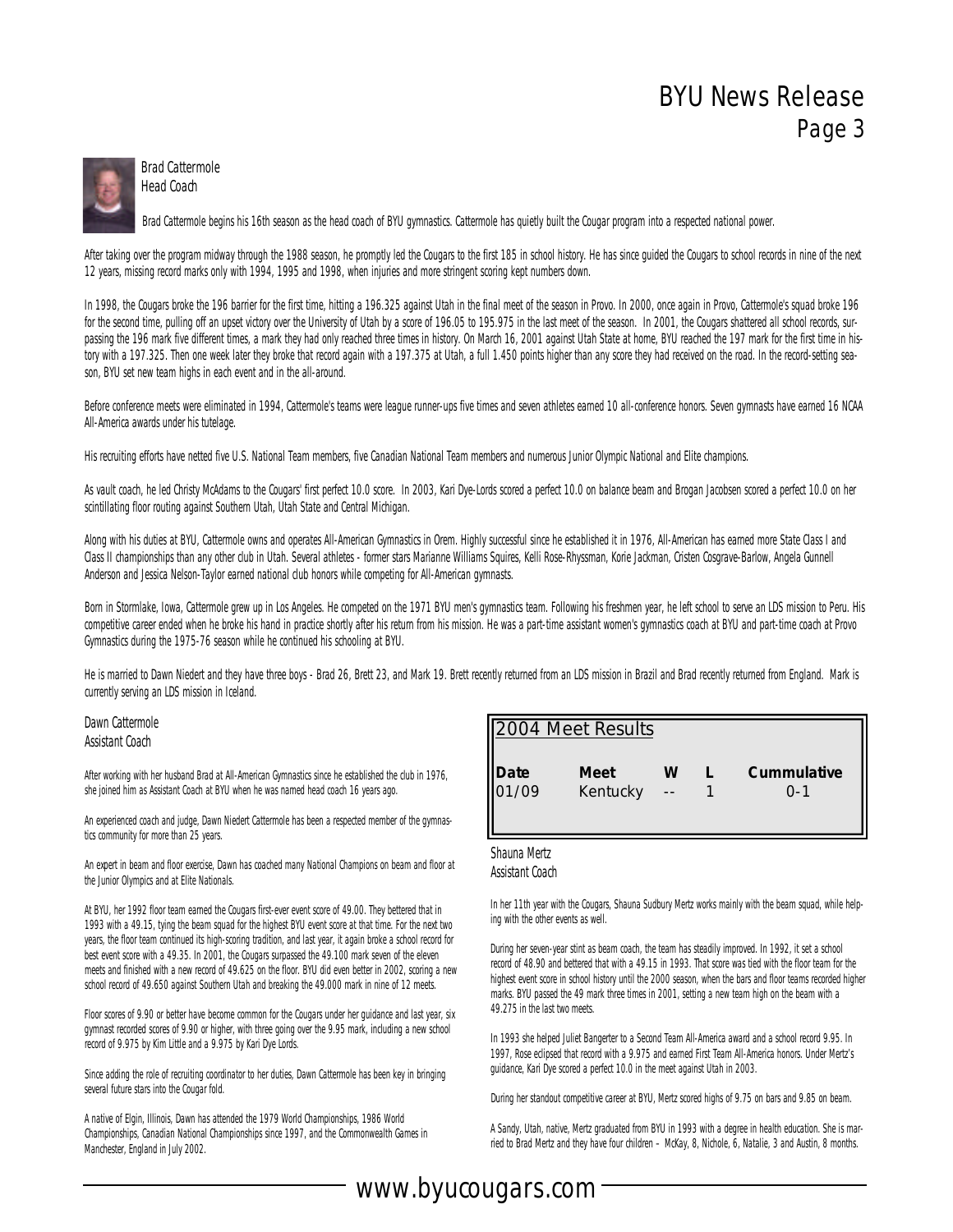#### 2004 COUGARS

| Name                 | Ht.      | Year      | Hometown                |
|----------------------|----------|-----------|-------------------------|
| Trisha Ashton        | $5-4$    | Senior    | Flower Mound, Texas     |
| Candace Bauer        | $4 - 10$ | Freshman  | Scottsdale, Arizona     |
| Staci Butterfield    | $5-2$    | Sophomore | South Jordan, Utah      |
| Kacie Capra          | $5-3$    | Freshman  | Kingwood, Texas         |
| Geneviève Claveau    | 5-5      | Freshman  | Laval, Québec           |
| Marie-Hélène Claveau | $5-5$    | Freshman  | Laval, Québec           |
| Meghan Donahue       | $4 - 11$ | Sophomore | Sierra Vista, Arizona   |
| Jennifer Harvey      | $5-4$    | Sophomore | Taft, California        |
| Sierra Jacobs        | $5-0$    | Freshman  | Kailua, Hawaii          |
| Brogan Jacobsen      | 5-3      | Senior    | Salt Lake City, Utah    |
| Lena Johnson         | $4 - 11$ | Junior    | Athens, Georgia         |
| Kandis Kelly         | 5-3      | Freshman  | Rocklin, California     |
| LeAnne Lindsay       | 5-3      | Freshman  | Golden, Colorado        |
| Kari Lords           | $4 - 11$ | Senior    | Las Vegas, Nevada       |
| Jaime Mabray         | $5-5$    | Junior    | Carrollton, Texas       |
| Kirsten Pauga        | $5-5$    | Junior    | Lethbridge, Alberta     |
| Megan Pessoa         | 5-1      | Senior    | Provo, Utah             |
| Dayna Smart          | 5-6      | Freshman  | Sandy, Utah             |
| Lisa Willis          | 5-7      | Sophomore | Albuquerque, New Mexico |

Brogan Jaclyn Jacobsen All-Around 5-3, Sr. Salt Lake City, Utah – Brighton H.S. Club: Olympus School of Gymnastics Major: Fitness and Wellness Management



Personal: Parents are David and Sandra...has two brothers (Jacoby and Jorgan) and two sisters (Bo and Bristal)...brother Jacoby is on BYU Men's Swim Team...lived in Maui, Hawaii for ten years…National Honors Society member...Women's Association Senior Representative (SBO) in high school...co-chair of BYU Student Athlete Advisory Committee.

Before BYU: Graduated from Brighton High School...club gymnastics at Olympus School of Gymnastics…coached by Mary Wright...voted most inspirational gymnast at Olympus...Level 9 gymnast of the year...4-time Level 10 Utah All-Around State Champion...held every individual event title at some time...2000 Junior Olympic National Team Region I...offered scholarships from 9 universities, including Minnesota, SUU, Denver, Oregon State, Boise State and Arizona…level 10 Region I 2000 floor champion.

At BYU: 2001 (freshman)…competed in vault and bars in every meet… scored 9.825 and 9.875 on vault and bars this year. 2002 (sophomore)... competed in the first three meets of the season until she was sidelined for the rest of the season by injury…Jacobsen competed on floor for the first time in her collegiate career, scoring a career-high 9.675 at Oregon State. 2003 (junior)…team co-captain…broke the school record and received a perfect 10.0 on her crowd-pleasing floor exercise…competed on the bars in every meet and earned a new career high on the bars with a 9.9. . . received Academic All-American honors.

| Year | Vault | Bars   | <b>Beam</b>   | <b>Floor</b> | All-Around |
|------|-------|--------|---------------|--------------|------------|
| 2001 | 9.825 | 9.875  | $\frac{1}{2}$ | $-$          | --         |
| 2002 | 9.575 | $\sim$ | $\frac{1}{2}$ | 9.675        | $\sim$     |
| 2003 | 9.750 | 9.900  | ٠.            | 10.000       | $\sim$ $-$ |

Coach's Comments: "She's as healthy as we've ever had her. She's strong; she's mentally into it; she's ready to go."

Trisha Driggs Ashton All-Around 5-4, Sr. Flower Mound, Texas – Marcus H.S. Club: North Texas Gymnastics Academy Major: Fitness and Wellness Management



Personal: Parents are Stuart and Lori Driggs...has two brothers and three sisters...majoring in Fitness and Wellness Management...likes to go water-skiing and camping with family...married to Andrew Ashton in May 2002.

Before BYU: Coached by Susan Sommers at North Shore Gymnastics in Louisiana...in 11th grade moved to Texas and went to North Texas Gymnastics Academy, coached by David and Wanda Lewis...level 10 competitor...level 9 state champion (Louisiana) in all-around in 1995...level 9 regional champion in 1996.

Other College: Attended Texas Women's University...coached by Frank Kudlak...competed in all of the meets but one (because of injury)... Division II All-American on beam and floor... Division II National Champion on beam, taking second place on floor.

At BYU: 2001 (sophomore)…competed in vault and beam…scored a 9.725 on vault against Utah State...scored a 9.675 on beam at the Rocky Mountain Open...competed in all but three meets. 2002 (redshirt)…injured her elbow in preseason and redshirted. 2003 (junior) Team Co-captain…solid competitor on vault and beam... received a career-high 9.925 on both the vault and beam twice during the season.

| Year | Vault | Bars       | Beam  | Floor | All-Around |
|------|-------|------------|-------|-------|------------|
| 2001 | 9.725 | ۰.         | 9.675 | $-$   | $\sim$ $-$ |
| 2003 | 9.925 | $\sim$ $-$ | 9.925 | 9.900 | $\sim$ $-$ |

Coach's Comments: "She's worked really hard to keep her focus in her routines. We expect big things out of her on beam. I'm thinking she could do very well for us on floor too."

| <b>2003 INDIVIDUAL EVENT BESTS</b> |       |             |        |       |            |
|------------------------------------|-------|-------------|--------|-------|------------|
| <u>Gymnast</u>                     | Vault | <b>Bars</b> | Beam   | Floor | All-Around |
| Trisha Ashton                      | 9.925 |             | 9.925  | 9.900 |            |
| Lindsay Butterfield                | 9.950 | 9.900       | 9.900  | 9.950 | 39.500     |
| Megan Donahue                      |       | 9.800       |        | 9.825 |            |
| <b>Brooke Haskett</b>              |       |             | 9.925  | 9.850 | 9.925      |
| Brogan Jacobsen                    |       | 9.750       | 9.900  |       | 10.00      |
| Lena Johnson                       | 9.200 |             |        |       |            |
| Kari Lords                         |       | 9.900       | 10.000 | 9.900 |            |
| Jaime Mabray                       | 9.925 | 9.875       | 9.950  | 9.950 | 39.650     |
| Kirsten Pauga                      | 9.950 | 9.800       | 9.875  | 9.850 | 39.375     |
| Megan Pessoa                       | 9.825 |             |        |       |            |
| <b>Candace Slater</b>              |       |             |        |       | 9.925      |
| Lisa Willis                        |       | 9.825       | 9.825  | 9.925 |            |

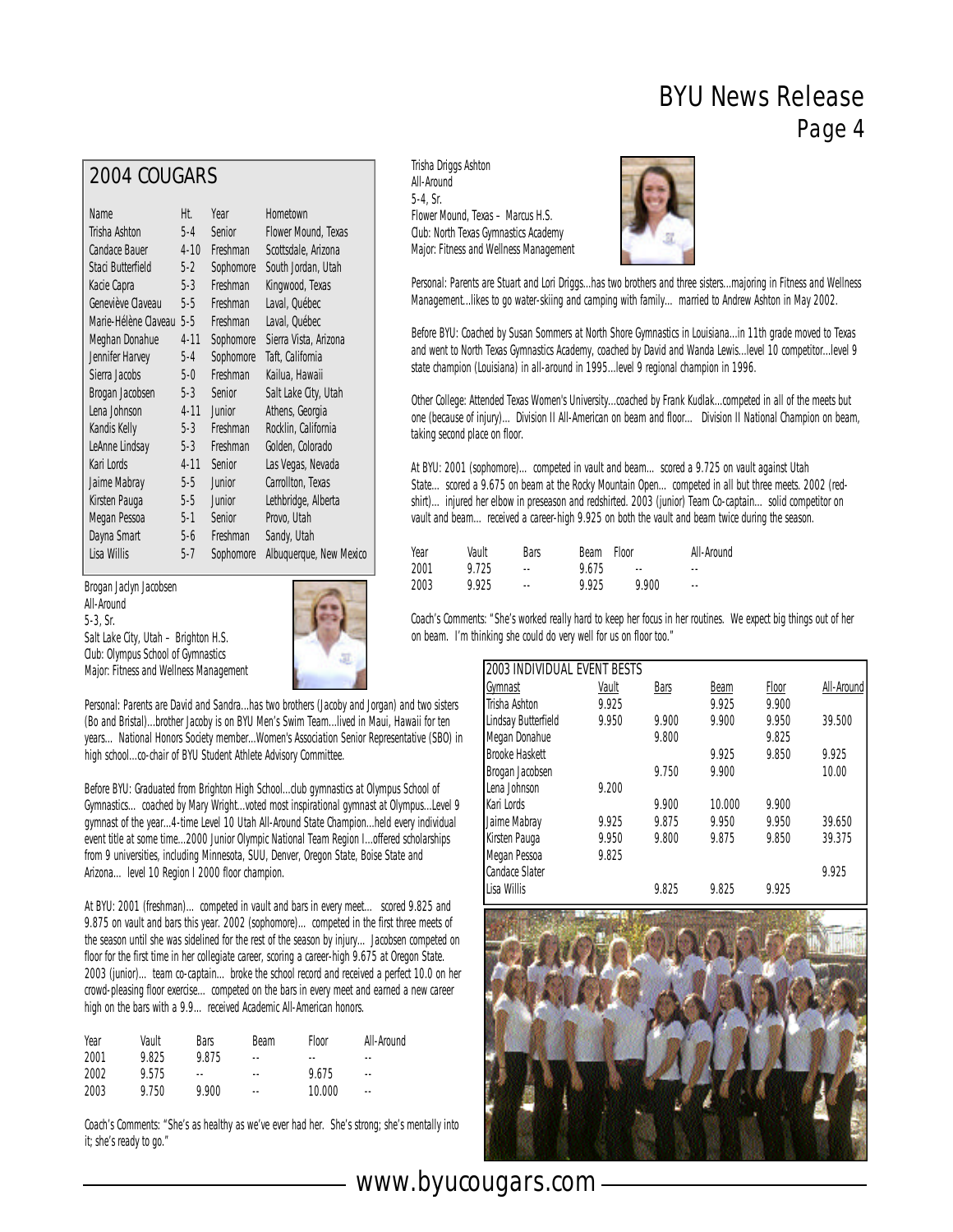| Kari Dye Lords<br>All-Around<br>4-11, Sr.<br>Las Vegas, Nevada - Bonanza H.S.<br>Club: Gym Cats                                                                                                                                                                                                                                                                                                                                                                                                                                                                                                                                                                                                                                                                                                                                                                                                                                                                                                                                                                                                                                           | Megan Shupe Pessoa<br>Vault<br>$5-1$ , Sr.<br>Salt Lake City, Utah - Cottonwood H.S.<br>Club:                                                                                                                                                                                                                                                                                                                                                                                                                                                                                                                                                                                                                                                                                                                                                                                                                                                                                                     |
|-------------------------------------------------------------------------------------------------------------------------------------------------------------------------------------------------------------------------------------------------------------------------------------------------------------------------------------------------------------------------------------------------------------------------------------------------------------------------------------------------------------------------------------------------------------------------------------------------------------------------------------------------------------------------------------------------------------------------------------------------------------------------------------------------------------------------------------------------------------------------------------------------------------------------------------------------------------------------------------------------------------------------------------------------------------------------------------------------------------------------------------------|---------------------------------------------------------------------------------------------------------------------------------------------------------------------------------------------------------------------------------------------------------------------------------------------------------------------------------------------------------------------------------------------------------------------------------------------------------------------------------------------------------------------------------------------------------------------------------------------------------------------------------------------------------------------------------------------------------------------------------------------------------------------------------------------------------------------------------------------------------------------------------------------------------------------------------------------------------------------------------------------------|
| Major: Fitness and Wellness Management/<br>Minor in Business Management                                                                                                                                                                                                                                                                                                                                                                                                                                                                                                                                                                                                                                                                                                                                                                                                                                                                                                                                                                                                                                                                   | Major: Speech Language Pathology and Audiology                                                                                                                                                                                                                                                                                                                                                                                                                                                                                                                                                                                                                                                                                                                                                                                                                                                                                                                                                    |
| Personal: Parents are David and Janemarried to Drew Lordshas one sister and two broth-<br>erssports hero is Dominique Dawesloves to go rock climbingloves playing chess and<br>watching moviesgot started in gymnastics by doing cartwheels over the couches at home.<br>Before BYU: Graduated from Bonanza High School in Las Vegascoached by Cassie Rice at Gym<br>Cats GymnasticsNational Champion at Level 9Regional Champion at Level 10trained<br>with Olympian Tasha Schwilkert.<br>At BYU: 2001 (freshman) competed in every meet this season, and usually in three events as<br>just a freshmanscored above a 9.900 on the floor four different times this seasonholds<br>the team's season high on the beam with a 9.925 against Utah State. 2002<br>(sophomore)competed in all-around the final nine meets of the seasontied two school<br>records during the season, a 9.975 on floor against Southern Utah and a 9.975 on beam in the<br>final regular season meet at Utah scored a career-high 39.475 in the all-around against<br>Southern Utahscored career highs in every event except for the vault. 2003 (junior)set a | Personal: Parents are Paul and Janiemarried to Fernando Pessoa who currently competes for<br>the BYU volleyball teamhas three brothers and one sisterbegan gymnastics when 12<br>years oldenjoys performing on the vault the most because she says it is all about<br>powerlikes snow skiing and water skiingmajoring in speech language pathology and<br>audiology.<br>Before BYU: Graduated from Cottonwood High School Level 8 State Champion 6th at<br>Regionals for Level 8took 3rd place at Level 9 State ChampionshipsLevel 7 Summer<br>Games champion.<br>At BYU: 2002 (sophomore)competed on vault in every meet of the seasonscored a<br>career-high 9.800 in four of the final five meets of the season injured her ankle on vault at<br>Utah, but returned only two weeks later to score yet another 9.800 at the South Central NCAA<br>Regional meet. 2003 (junior)competed on vault in every meet of the seasonscored a<br>career-high 9.825 twice during the season.<br>All-Around |
| new school record on the beam when she received a perfect 10.0 on the beamconsistent<br>competitor on the bars.                                                                                                                                                                                                                                                                                                                                                                                                                                                                                                                                                                                                                                                                                                                                                                                                                                                                                                                                                                                                                           | Year<br>Vault<br>Bars<br>Floor<br><b>Beam</b><br>2002<br>9.800<br>u.<br>2003<br>9.825<br>$\sim$ $\sim$                                                                                                                                                                                                                                                                                                                                                                                                                                                                                                                                                                                                                                                                                                                                                                                                                                                                                            |
| All-Around<br>Year<br>Vault<br>Bars<br>Beam<br>Floor<br>2001<br>9.750<br>u.<br>9.925<br>9.925<br>$\ddotsc$<br>2002<br>9.700<br>9.975<br>9.975<br>39.475<br>9.925                                                                                                                                                                                                                                                                                                                                                                                                                                                                                                                                                                                                                                                                                                                                                                                                                                                                                                                                                                          | Coach's Comments: "Not only does she have a 10.0 vault, it's one phenomenal 10.0 vault!"                                                                                                                                                                                                                                                                                                                                                                                                                                                                                                                                                                                                                                                                                                                                                                                                                                                                                                          |
| 2003<br>9.900<br>10.000<br>9.900<br>$\sim$<br>$\overline{\phantom{a}}$<br>Coach's Comments: "She's got it under control. You just expect her to do well when she's on<br>the floor."                                                                                                                                                                                                                                                                                                                                                                                                                                                                                                                                                                                                                                                                                                                                                                                                                                                                                                                                                      | Jaime Mabray<br>All-Around<br>$5-5$ , Jr.<br>Carrollton, TX - Creekview H.S.<br>Club: North Texas Gymnastics Academy                                                                                                                                                                                                                                                                                                                                                                                                                                                                                                                                                                                                                                                                                                                                                                                                                                                                              |
| Lena Johnson<br>All-Around<br>$4-11$ , Jr.<br>Athens, Ga. - Cedar Shoals H.S.<br>Club: Classic City Gymnastics Academy<br>Major: Exercise Science with Pre-Med emphasis/ Minor in Coaching                                                                                                                                                                                                                                                                                                                                                                                                                                                                                                                                                                                                                                                                                                                                                                                                                                                                                                                                                | Major: Fitness and Wellness Management<br>Personal: Parents are Jerry and Cheryll Mabrayhas three brothers and four sisterssister<br>Jody also competed for BYU's gymnastics teambegan gymnastics when she saw it on TV and<br>wanted to try it.                                                                                                                                                                                                                                                                                                                                                                                                                                                                                                                                                                                                                                                                                                                                                  |
| Personal: Parents are Scott and Debbie Johnsonhas one brother and one sisterbegan<br>gymnastics at the age of fivegraduated with academic honors in top 10 percent of class and<br>athletic honors from high school coached by Jay Clark at Classic City Gymnastics Academy in<br>Athens, Georgia likes all athletics and reading favorite movies are Remember the Titans<br>and Mulan.                                                                                                                                                                                                                                                                                                                                                                                                                                                                                                                                                                                                                                                                                                                                                   | Before BYU: Graduated from Creekview High School in top 10 percent of class went to North<br>Texas Gymnastics Academycoached by Dave and Wanda Lewistook third in both the all-<br>around and beam competitions at Texas State meet in April 2001, took first in beam, first in<br>floor, second in vault, second in bars and second in all-around at regional competitionat<br>level 10 Junior Olympic Nationals, took first in beam and third in all-around in May 2001.                                                                                                                                                                                                                                                                                                                                                                                                                                                                                                                        |
| Before BYU: Graduated from Cedar Shoals High School In 1999, won bars, floor and all-<br>around state championshipIn 2001, took second in the state of Georgia in floor, vault and<br>beam.                                                                                                                                                                                                                                                                                                                                                                                                                                                                                                                                                                                                                                                                                                                                                                                                                                                                                                                                               | At BYU: 2002 (freshman)started her BYU career strong by competing in the all-around in 10<br>of the 12 meetsscored a career high in the all-around with a 39.350 at Boise Statenear-<br>ly qualified individually for the NCAA Nationals with a 38.900 in the all-around at Regionals,<br>but missed out on a tiebreakersecond place finish at the Cat Classic in her first ever all-<br>around competition with a 39.225 NCAA Academic All-American. 2003                                                                                                                                                                                                                                                                                                                                                                                                                                                                                                                                        |
| At BYU: 2002 (freshman)competed in several meets on vault for exhibition. 2003 (sopho-<br>more)competed on the vault in the first meet of the season and scored a 9.2competed in<br>exhibition on the vault and floor throughout the season.                                                                                                                                                                                                                                                                                                                                                                                                                                                                                                                                                                                                                                                                                                                                                                                                                                                                                              | (sophomore) sidelined with a foot injury for six meetsreceived career-high marks in every<br>event during the seasonreceived the third highest all-around score in BYU history against<br>Utah is an NCAA Academic All-American.                                                                                                                                                                                                                                                                                                                                                                                                                                                                                                                                                                                                                                                                                                                                                                  |
| Year<br>Vault<br>All-Around<br>Bars<br>Beam<br>Floor<br>2003<br>9.200<br>$\overline{\phantom{a}}$                                                                                                                                                                                                                                                                                                                                                                                                                                                                                                                                                                                                                                                                                                                                                                                                                                                                                                                                                                                                                                         | Vault<br>Bars<br>Beam<br>Floor<br>All-Around<br>Year<br>2002<br>9.800<br>9.800<br>9.900<br>9.900<br>39.350<br>2003<br>9.925<br>9.875<br>9.950<br>9.950<br>39.650                                                                                                                                                                                                                                                                                                                                                                                                                                                                                                                                                                                                                                                                                                                                                                                                                                  |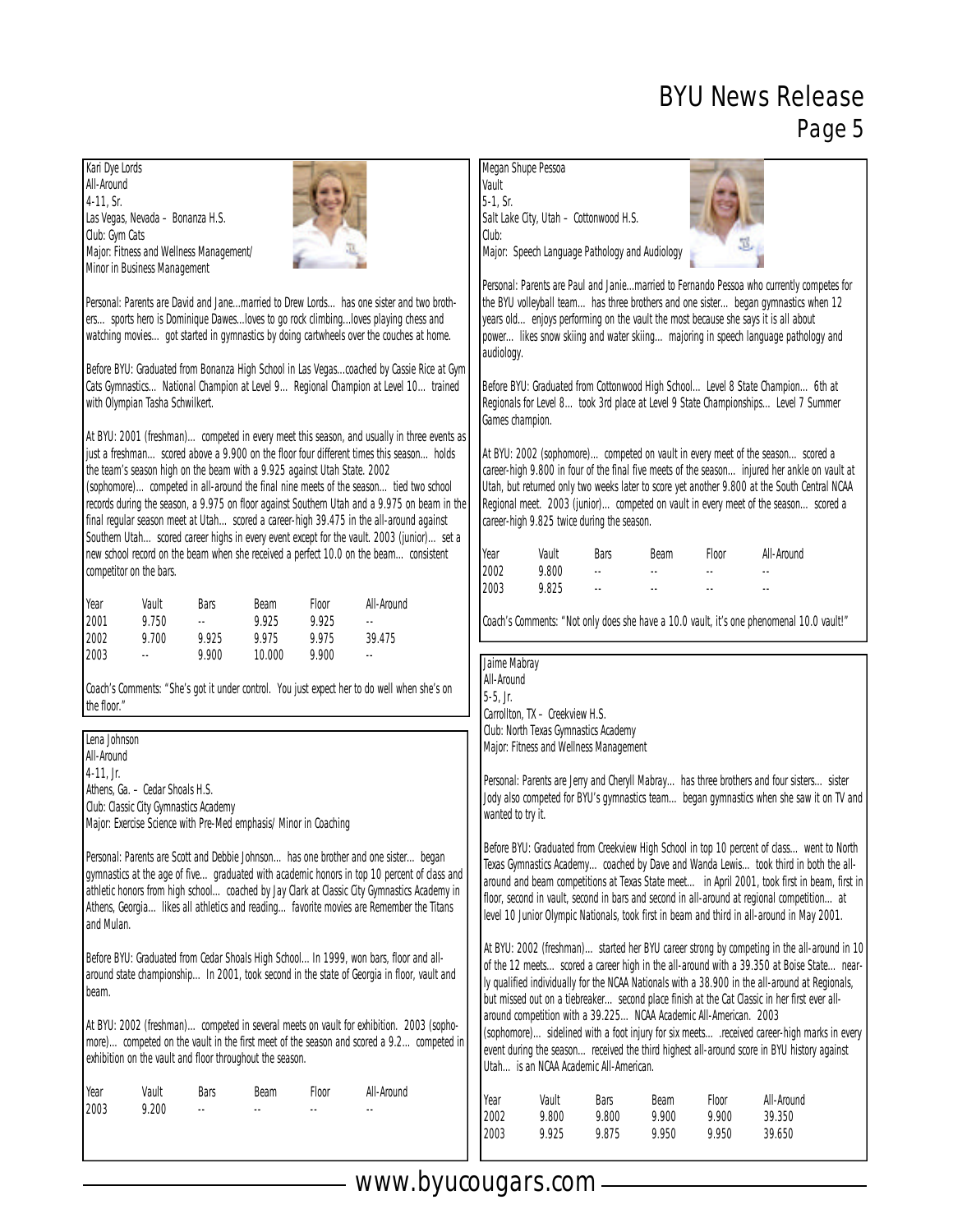| Kirsten Pauga                                                                                                                                                                                                                                                                                                                                                                  |                                                                    |              |                  |                  |                  |                                                                                        |                                                             | Staci Butterfield                              |                                              |      |                                                                                                                                                                                                                                                                                                                                                                          |                                                                                                                                                                                               |                                                                                           |
|--------------------------------------------------------------------------------------------------------------------------------------------------------------------------------------------------------------------------------------------------------------------------------------------------------------------------------------------------------------------------------|--------------------------------------------------------------------|--------------|------------------|------------------|------------------|----------------------------------------------------------------------------------------|-------------------------------------------------------------|------------------------------------------------|----------------------------------------------|------|--------------------------------------------------------------------------------------------------------------------------------------------------------------------------------------------------------------------------------------------------------------------------------------------------------------------------------------------------------------------------|-----------------------------------------------------------------------------------------------------------------------------------------------------------------------------------------------|-------------------------------------------------------------------------------------------|
| All-Around                                                                                                                                                                                                                                                                                                                                                                     |                                                                    |              |                  |                  |                  |                                                                                        |                                                             | All-Around                                     |                                              |      |                                                                                                                                                                                                                                                                                                                                                                          |                                                                                                                                                                                               |                                                                                           |
| $5-5$ , Jr.                                                                                                                                                                                                                                                                                                                                                                    |                                                                    |              |                  |                  |                  |                                                                                        |                                                             | $5-2, S0.$                                     |                                              |      |                                                                                                                                                                                                                                                                                                                                                                          |                                                                                                                                                                                               |                                                                                           |
|                                                                                                                                                                                                                                                                                                                                                                                |                                                                    |              |                  |                  |                  |                                                                                        |                                                             |                                                |                                              |      |                                                                                                                                                                                                                                                                                                                                                                          |                                                                                                                                                                                               |                                                                                           |
|                                                                                                                                                                                                                                                                                                                                                                                | Lethbridge, Alberta, Canada - Lethbridge Collegiate Institute      |              |                  |                  |                  |                                                                                        |                                                             | South Jordan, Utah - Copper Hills H.S.         |                                              |      |                                                                                                                                                                                                                                                                                                                                                                          |                                                                                                                                                                                               |                                                                                           |
|                                                                                                                                                                                                                                                                                                                                                                                | Club: West Winds Gymnatics Club                                    |              |                  |                  |                  |                                                                                        |                                                             |                                                | Club: All-American Gymnastics                |      |                                                                                                                                                                                                                                                                                                                                                                          |                                                                                                                                                                                               |                                                                                           |
|                                                                                                                                                                                                                                                                                                                                                                                | Major: Elementary Education                                        |              |                  |                  |                  |                                                                                        |                                                             | Major: Undeclared                              |                                              |      |                                                                                                                                                                                                                                                                                                                                                                          |                                                                                                                                                                                               |                                                                                           |
| Personal: Parents are Tony and Roberta Pauga two older sisters, Cassie and Denice, compet -<br>ed for the BYU women's gymnastics teambegan gymnastics after she saw her sisters com-<br>petingawarded the Rutherford Scholarship and was an honors student grades 10-12also                                                                                                    |                                                                    |              |                  |                  |                  |                                                                                        |                                                             | at age 12 favorite T.V. show is Gilmore Girls. |                                              |      |                                                                                                                                                                                                                                                                                                                                                                          | Personal: Parents are Craig and Becky Butterfield. has five brothers. sister-in-law to former<br>BYU gymnast Lindsay Lines Butterfield. started tumbling at age three, switched to gymnastics |                                                                                           |
|                                                                                                                                                                                                                                                                                                                                                                                | competed in track and field, played in the band and sang in choir. |              |                  |                  |                  |                                                                                        |                                                             |                                                |                                              |      |                                                                                                                                                                                                                                                                                                                                                                          |                                                                                                                                                                                               |                                                                                           |
| Before BYU: Coached by Dan Niehaus and George Baranyiattended Lethbridge Collegiate<br>Institutemember of the Alberta National Team six timeswon the athlete achievement<br>award (1996-1997) took first place in beam at the Western Canadian Championships<br>2000-2001Provincial Championsecond place in beam and eight in all-around at<br>Canadian Nationals (1999-2000). |                                                                    |              |                  |                  |                  |                                                                                        | and All-Around Champion qualified for regionals both years. |                                                |                                              |      | Before BYU: Graduated from Copper Hills High Schoolschool's visual arts sterling scholar for<br>photographyparticipated in club gymnastics at All-American Gymnastics in Orem2002<br>Level 9 State Champion in Vault and Floor2001 Level 8 State Champion in Vault and Bars<br>At BYU: 2003 (freshman)competed in exhibition four times on the vault scoring between 9.6 |                                                                                                                                                                                               |                                                                                           |
|                                                                                                                                                                                                                                                                                                                                                                                |                                                                    |              |                  |                  |                  |                                                                                        |                                                             | and a 9.65                                     |                                              |      |                                                                                                                                                                                                                                                                                                                                                                          |                                                                                                                                                                                               |                                                                                           |
|                                                                                                                                                                                                                                                                                                                                                                                |                                                                    |              |                  |                  |                  | At BYU: 2002 (freshman)competed in two meets on the balance beamparticipated in        |                                                             |                                                |                                              |      |                                                                                                                                                                                                                                                                                                                                                                          |                                                                                                                                                                                               |                                                                                           |
|                                                                                                                                                                                                                                                                                                                                                                                |                                                                    |              |                  |                  |                  | 2002 Exhibition on the beam and the floor. 2003 (sophomore)competed for the Cougars in |                                                             | Meghan Donahue                                 |                                              |      |                                                                                                                                                                                                                                                                                                                                                                          |                                                                                                                                                                                               |                                                                                           |
|                                                                                                                                                                                                                                                                                                                                                                                |                                                                    |              |                  |                  |                  | the all-around competitionreceived a 9.950 on the vault against SUUscored a 39.375     |                                                             | All-Around                                     |                                              |      |                                                                                                                                                                                                                                                                                                                                                                          |                                                                                                                                                                                               |                                                                                           |
|                                                                                                                                                                                                                                                                                                                                                                                | in the all-around against Utah.                                    |              |                  |                  |                  |                                                                                        |                                                             | 4-11, So.                                      |                                              |      |                                                                                                                                                                                                                                                                                                                                                                          |                                                                                                                                                                                               |                                                                                           |
|                                                                                                                                                                                                                                                                                                                                                                                |                                                                    |              |                  |                  |                  |                                                                                        |                                                             |                                                | Sierra Vista, Arizona - Buena H.S.           |      |                                                                                                                                                                                                                                                                                                                                                                          |                                                                                                                                                                                               |                                                                                           |
|                                                                                                                                                                                                                                                                                                                                                                                |                                                                    |              |                  |                  |                  |                                                                                        |                                                             |                                                | Club: Gymnastics World                       |      |                                                                                                                                                                                                                                                                                                                                                                          |                                                                                                                                                                                               |                                                                                           |
| Year                                                                                                                                                                                                                                                                                                                                                                           | Vault                                                              | Bars         | Beam             |                  | Floor            | All-Around                                                                             |                                                             | Major: Undeclared                              |                                              |      |                                                                                                                                                                                                                                                                                                                                                                          |                                                                                                                                                                                               |                                                                                           |
| 2002<br>2003                                                                                                                                                                                                                                                                                                                                                                   | u.<br>9.950                                                        | u,<br>9.800  |                  | 9.250<br>9.875   | u.<br>9.850      | $\ddotsc$<br>39.375                                                                    |                                                             |                                                |                                              |      |                                                                                                                                                                                                                                                                                                                                                                          |                                                                                                                                                                                               |                                                                                           |
|                                                                                                                                                                                                                                                                                                                                                                                |                                                                    |              |                  |                  |                  |                                                                                        |                                                             |                                                |                                              |      |                                                                                                                                                                                                                                                                                                                                                                          |                                                                                                                                                                                               | Personal: Parents are Brian and Mary Donahuehas one brother (Kyle)parents put her in      |
|                                                                                                                                                                                                                                                                                                                                                                                |                                                                    |              |                  |                  |                  |                                                                                        |                                                             |                                                |                                              |      |                                                                                                                                                                                                                                                                                                                                                                          |                                                                                                                                                                                               | gymnastics at age three and she has loved it ever sinceDad was a ringman in college and   |
|                                                                                                                                                                                                                                                                                                                                                                                | <b>2003 BYU WOMEN'S GYMNASTICS TEAM SCORES</b>                     |              |                  |                  |                  |                                                                                        |                                                             |                                                |                                              |      |                                                                                                                                                                                                                                                                                                                                                                          |                                                                                                                                                                                               | mom did gymnastics in high schoolNational Honor Society memberher teammates have          |
|                                                                                                                                                                                                                                                                                                                                                                                |                                                                    |              |                  |                  |                  |                                                                                        |                                                             |                                                | nicknamed her "Muscles."                     |      |                                                                                                                                                                                                                                                                                                                                                                          |                                                                                                                                                                                               |                                                                                           |
| Date<br>$1/17$                                                                                                                                                                                                                                                                                                                                                                 | Meet<br>Utah                                                       |              | Vault            | Bars             | Beam             | Floor                                                                                  | Total                                                       |                                                |                                              |      |                                                                                                                                                                                                                                                                                                                                                                          |                                                                                                                                                                                               |                                                                                           |
| 1/25                                                                                                                                                                                                                                                                                                                                                                           | <b>Boise State</b>                                                 |              | 48.875<br>48.550 | 48.525<br>48.725 | 48.775<br>49.150 | 48.525<br>49.175                                                                       | 194.700<br>195.600                                          |                                                |                                              |      |                                                                                                                                                                                                                                                                                                                                                                          |                                                                                                                                                                                               | Before BYU: Graduated from Buena High Schoolcoached by Gina Mueller-Martin at             |
| 1/31                                                                                                                                                                                                                                                                                                                                                                           | Kentucky                                                           |              | 47.950           | 47.600           | 48.250           | 48.675                                                                                 | 192.475                                                     |                                                |                                              |      |                                                                                                                                                                                                                                                                                                                                                                          |                                                                                                                                                                                               | Gymnastics WorldLevel 9 Vault Champion for two yearsplaced second in level 9 State        |
| 2/07                                                                                                                                                                                                                                                                                                                                                                           | Cat Classic                                                        |              | 48.500           | 47.775           | 47.625           | 48.950                                                                                 | 192.850                                                     |                                                |                                              |      |                                                                                                                                                                                                                                                                                                                                                                          |                                                                                                                                                                                               |                                                                                           |
| 2/14                                                                                                                                                                                                                                                                                                                                                                           | <b>Boise State</b>                                                 |              | 48.950           | 48.925           | 48.925           | 49.100                                                                                 | 195.900                                                     |                                                |                                              |      |                                                                                                                                                                                                                                                                                                                                                                          |                                                                                                                                                                                               | meetLevel 10 Arizona State Champion on vault, placed second in all-around. 2002 Junior    |
| 2/21                                                                                                                                                                                                                                                                                                                                                                           | <b>Utah State</b>                                                  |              | 48.875           | 49.175           | 48.750           | 48.825                                                                                 | 195.625                                                     |                                                | Olympic National Region I team member.       |      |                                                                                                                                                                                                                                                                                                                                                                          |                                                                                                                                                                                               |                                                                                           |
| 2/28                                                                                                                                                                                                                                                                                                                                                                           | Kentucky                                                           |              | 49.00            | 49.275           | 49.075           | 49.450                                                                                 | 196.800                                                     |                                                |                                              |      |                                                                                                                                                                                                                                                                                                                                                                          |                                                                                                                                                                                               |                                                                                           |
| 3/7<br>3/15                                                                                                                                                                                                                                                                                                                                                                    | SUU, USU, CMU                                                      |              | 48.275           | 49.250           | 48.300           | 49.600                                                                                 | 195.425                                                     |                                                |                                              |      |                                                                                                                                                                                                                                                                                                                                                                          |                                                                                                                                                                                               | At BYU: 2003 (freshman)competed for the Cougars in ever meet on the vaultstrong com-      |
| 3/21                                                                                                                                                                                                                                                                                                                                                                           | Oregon State<br>Missouri                                           |              | 49.275<br>49.375 | 48.950<br>48.800 | 49.200<br>48.025 | 49.350<br>49.500                                                                       | 196.775<br>195.700                                          |                                                |                                              |      |                                                                                                                                                                                                                                                                                                                                                                          |                                                                                                                                                                                               | petitorreceived her career high of 9.800 five times during the seasonalso competed on     |
| 3/24                                                                                                                                                                                                                                                                                                                                                                           | <b>SUU</b>                                                         |              | 49.400*          | 49.000           | 48.425           | 49.225                                                                                 | 196.050                                                     | the beam.                                      |                                              |      |                                                                                                                                                                                                                                                                                                                                                                          |                                                                                                                                                                                               |                                                                                           |
| 3/28                                                                                                                                                                                                                                                                                                                                                                           | Utah                                                               |              | 49.200           | 49.075           | 48.300           | 49.450                                                                                 | 196.025                                                     |                                                |                                              |      |                                                                                                                                                                                                                                                                                                                                                                          |                                                                                                                                                                                               |                                                                                           |
| 4/12                                                                                                                                                                                                                                                                                                                                                                           | N.C. Regional                                                      |              | 48.250           | 47.575           | 48.150           | 48.425                                                                                 | 192.400                                                     | Year                                           | Vault                                        | Bars | Beam Floor                                                                                                                                                                                                                                                                                                                                                               |                                                                                                                                                                                               | All-Around                                                                                |
| Season High                                                                                                                                                                                                                                                                                                                                                                    |                                                                    |              | 49.400*          | 49.275           | 49.200           | 49.600                                                                                 | 196.800                                                     | 2003                                           | 9.800                                        |      | 9.825                                                                                                                                                                                                                                                                                                                                                                    |                                                                                                                                                                                               |                                                                                           |
| * Indicates school record                                                                                                                                                                                                                                                                                                                                                      |                                                                    |              |                  |                  |                  |                                                                                        |                                                             |                                                |                                              |      |                                                                                                                                                                                                                                                                                                                                                                          |                                                                                                                                                                                               |                                                                                           |
| <b>BYU RECORDS</b>                                                                                                                                                                                                                                                                                                                                                             |                                                                    |              | 49.400           | 49.475           | 49.275           | 49.650                                                                                 | 197.375                                                     | Jennifer Harvey                                |                                              |      |                                                                                                                                                                                                                                                                                                                                                                          |                                                                                                                                                                                               |                                                                                           |
|                                                                                                                                                                                                                                                                                                                                                                                |                                                                    |              |                  |                  |                  |                                                                                        |                                                             | All-Around                                     |                                              |      |                                                                                                                                                                                                                                                                                                                                                                          |                                                                                                                                                                                               |                                                                                           |
|                                                                                                                                                                                                                                                                                                                                                                                | <b>2003 INDIVIDUAL EVENT BESTS</b>                                 |              |                  |                  |                  |                                                                                        |                                                             | 5-4, So.                                       |                                              |      |                                                                                                                                                                                                                                                                                                                                                                          |                                                                                                                                                                                               |                                                                                           |
|                                                                                                                                                                                                                                                                                                                                                                                |                                                                    |              |                  |                  |                  |                                                                                        |                                                             |                                                | Taft, California - Taft Union H.S.           |      |                                                                                                                                                                                                                                                                                                                                                                          |                                                                                                                                                                                               |                                                                                           |
| Gymnast                                                                                                                                                                                                                                                                                                                                                                        |                                                                    | <b>Vault</b> | <b>Bars</b>      |                  | <u>Beam</u>      | <u>Floor</u>                                                                           | All-Around                                                  |                                                | Club: Stars Gymnastics Training Center       |      |                                                                                                                                                                                                                                                                                                                                                                          |                                                                                                                                                                                               |                                                                                           |
| Trisha Ashton                                                                                                                                                                                                                                                                                                                                                                  |                                                                    | 9.925        |                  |                  | 9.925            | 9.900                                                                                  |                                                             | Major: Undeclared                              |                                              |      |                                                                                                                                                                                                                                                                                                                                                                          |                                                                                                                                                                                               |                                                                                           |
| Lindsay Butterfield                                                                                                                                                                                                                                                                                                                                                            |                                                                    | 9.950        |                  | 9.900            | 9.900            | 9.950                                                                                  | 39.500                                                      |                                                |                                              |      |                                                                                                                                                                                                                                                                                                                                                                          |                                                                                                                                                                                               |                                                                                           |
| Megan Donahue                                                                                                                                                                                                                                                                                                                                                                  |                                                                    |              |                  | 9.800            |                  | 9.825                                                                                  |                                                             |                                                |                                              |      |                                                                                                                                                                                                                                                                                                                                                                          |                                                                                                                                                                                               |                                                                                           |
| <b>Brooke Haskett</b>                                                                                                                                                                                                                                                                                                                                                          |                                                                    |              |                  |                  | 9.925            | 9.850                                                                                  | 9.925                                                       |                                                |                                              |      |                                                                                                                                                                                                                                                                                                                                                                          |                                                                                                                                                                                               | Personal: Parents are Glenn and Cathy Harveytwo brothers, Dave and Craig, and one sister, |
| Brogan Jacobsen                                                                                                                                                                                                                                                                                                                                                                |                                                                    |              |                  | 9.750            | 9.900            |                                                                                        | 10.00                                                       |                                                |                                              |      |                                                                                                                                                                                                                                                                                                                                                                          |                                                                                                                                                                                               | Lizzgot started in gymnastics when she attended a gymnastics camp when she was            |
| Lena Johnson                                                                                                                                                                                                                                                                                                                                                                   |                                                                    | 9.200        |                  |                  |                  |                                                                                        |                                                             |                                                |                                              |      |                                                                                                                                                                                                                                                                                                                                                                          |                                                                                                                                                                                               | six coached gymnastics the past two years was a member of the Taft Union High School      |
|                                                                                                                                                                                                                                                                                                                                                                                |                                                                    |              |                  |                  |                  |                                                                                        |                                                             | Dive team in 2001.                             |                                              |      |                                                                                                                                                                                                                                                                                                                                                                          |                                                                                                                                                                                               |                                                                                           |
| Kari Lords                                                                                                                                                                                                                                                                                                                                                                     |                                                                    |              |                  | 9.900            | 10.000           | 9.900                                                                                  |                                                             |                                                |                                              |      |                                                                                                                                                                                                                                                                                                                                                                          |                                                                                                                                                                                               |                                                                                           |
| Jaime Mabray                                                                                                                                                                                                                                                                                                                                                                   |                                                                    | 9.925        |                  | 9.875            | 9.950            | 9.950                                                                                  | 39.650                                                      |                                                |                                              |      |                                                                                                                                                                                                                                                                                                                                                                          |                                                                                                                                                                                               | Before BYU: Graduated fifth in class with a 4.2 GPA participated in Stars Gymnastics      |
| Kirsten Pauga                                                                                                                                                                                                                                                                                                                                                                  |                                                                    | 9.950        |                  | 9.800            | 9.875            | 9.850                                                                                  | 39.375                                                      |                                                |                                              |      |                                                                                                                                                                                                                                                                                                                                                                          |                                                                                                                                                                                               | Training Centertook 12th at Level 9 State Championships in 2001took 4th place on          |
| Megan Pessoa                                                                                                                                                                                                                                                                                                                                                                   |                                                                    | 9.825        |                  |                  |                  |                                                                                        |                                                             |                                                |                                              |      |                                                                                                                                                                                                                                                                                                                                                                          |                                                                                                                                                                                               |                                                                                           |
| Candace Slater                                                                                                                                                                                                                                                                                                                                                                 |                                                                    |              |                  |                  |                  |                                                                                        | 9.925                                                       |                                                | uneven bars in Level 10 State Championships. |      |                                                                                                                                                                                                                                                                                                                                                                          |                                                                                                                                                                                               |                                                                                           |
| Lisa Willis                                                                                                                                                                                                                                                                                                                                                                    |                                                                    |              |                  | 9.825            | 9.825            | 9.925                                                                                  |                                                             |                                                |                                              |      |                                                                                                                                                                                                                                                                                                                                                                          |                                                                                                                                                                                               |                                                                                           |
|                                                                                                                                                                                                                                                                                                                                                                                |                                                                    |              |                  |                  |                  |                                                                                        |                                                             |                                                |                                              |      |                                                                                                                                                                                                                                                                                                                                                                          |                                                                                                                                                                                               | At BYU: 2003 (freshman)practiced with the team and continued to gain experience           |

- www.byucougars.com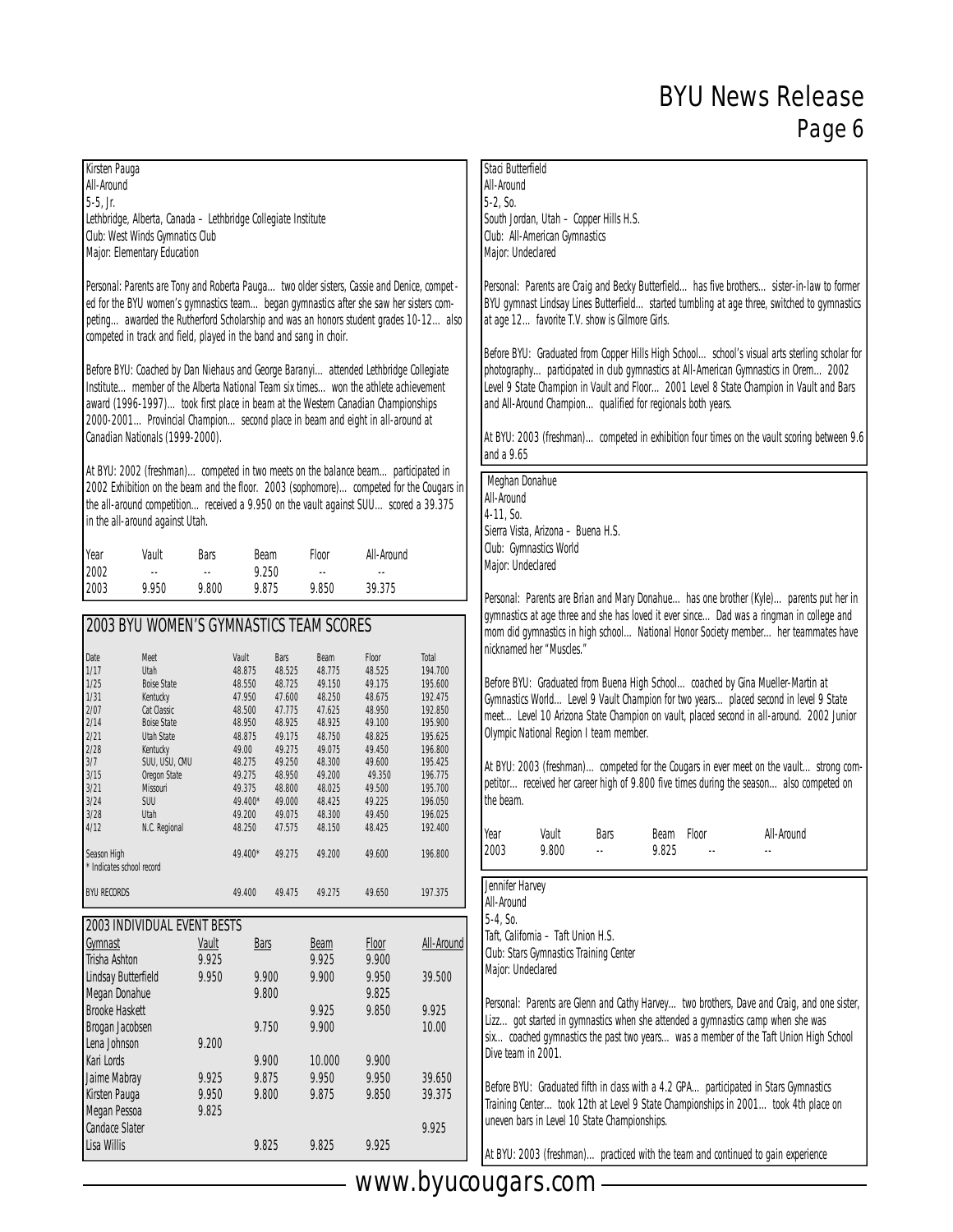| Lisa Willis<br>All-Around<br>5-7, So.<br>Albuquerque, New Mexico - La Cueva H.S.<br>Club: Albuquerque Gymnastics School<br>Major: Fitness and Wellness Management<br>Personal: Parents are Wayne and Amy Willisolder brothers David, Scott, and Brian are her<br>heroesfavorite even is floor because she loves to show off for the crowdfavorite movie is<br>"Rudy"wants to improve as a gymnast and be a strong support to the team plans to<br>move somewhere warmer after graduation.<br>Before BYU: Graduated from La Cuera High School in top ten percent of classattended<br>Albuquerque Gymnastics School2002 Region III vaulting champion, second place in all-<br>around, floor, beamJunior Olympic National Qualifier in 2001 and 2002 for Level 10.<br>At BYU: 2003 (freshman)competed in every meet on the bars and nearly every meet on                                                                                                                        | All-Around<br>$5-4.$ Fr.<br>Laval, Qc, Canada - Université de Montréal<br>Club: Club de gymnastique Laval Excellence<br>Major: Pre-Med<br>Personal: Daughter of Claude-Nil Claveau and Marie Sarrasin has two sisters. twin sister<br>Marie-Hélène also competes in gymnastics for BYU younger sister Stéphanie is also a com-<br>petitive gymnastenjoys reading and craftswants to be a doctor.<br>Before BYU: Graduated from Collège Beaubois and Collège Gérald-Godin (C.E.G.E.P.) in<br>Québecattended medical school at the Université de Montréal last yeartrained at Club de<br>gymnastique Laval Excellencehad the same coach for her 15-year careercompeted at the<br>senior open level in the 2002 Canadian National Championships scored second in team,<br>third on vault, fifth on floor and 12th on bars in the 2002 Québec Championships placed<br>third in the all-around, first on vault, second on floor, fourth on beam and third on barstook                                                                                                                                                                                                                                                   |  |  |  |  |
|------------------------------------------------------------------------------------------------------------------------------------------------------------------------------------------------------------------------------------------------------------------------------------------------------------------------------------------------------------------------------------------------------------------------------------------------------------------------------------------------------------------------------------------------------------------------------------------------------------------------------------------------------------------------------------------------------------------------------------------------------------------------------------------------------------------------------------------------------------------------------------------------------------------------------------------------------------------------------|--------------------------------------------------------------------------------------------------------------------------------------------------------------------------------------------------------------------------------------------------------------------------------------------------------------------------------------------------------------------------------------------------------------------------------------------------------------------------------------------------------------------------------------------------------------------------------------------------------------------------------------------------------------------------------------------------------------------------------------------------------------------------------------------------------------------------------------------------------------------------------------------------------------------------------------------------------------------------------------------------------------------------------------------------------------------------------------------------------------------------------------------------------------------------------------------------------------------|--|--|--|--|
| beam and floorreceived a 9.925 on the floor at a quad meet against SUU, USU and CMU.<br>Year<br>Vault<br>Floor<br>All-Around<br>Bars<br>Beam                                                                                                                                                                                                                                                                                                                                                                                                                                                                                                                                                                                                                                                                                                                                                                                                                                 | 15th in the all-around and seventh on the beam in 2001 at Élite Canada placed third in the<br>all-around, first on vault and second on floor at the 2001 Québec Championships.                                                                                                                                                                                                                                                                                                                                                                                                                                                                                                                                                                                                                                                                                                                                                                                                                                                                                                                                                                                                                                     |  |  |  |  |
| 2003<br>9.825<br>9.825<br>9.925<br>$\ddotsc$<br>Ξ.<br>Candace Bauer<br>All-Around<br>$5-0$ , Fr.<br>Scottsdale, Arizona - Desert Mountain H.S.<br>Club: Desert Devils Gymnastics<br>Major: Business<br>Personal: Daughter of Kevin and Cindy Bauer has two sisters, Cassie and Catrina, and a<br>brother, Colby performed solo and group dances in high school dance concerts loves danc-<br>ing, going to church and shoppingher favorite food is PEANUT BUTTER remained on the<br>principles list throughout high schoolwants to own her own business someday.<br>Before BYU: Graduated from Desert Mountain High Schoolattended Desert Devils gymnas-<br>ticstook first place at 2003 regionalstook first place in the all-around at the Desert Devil<br>Classic 2000-2001level 10 competitorfirst place at State championships 2000, 2001<br>and 2002second place at 2002 regionalsthird place on beam at nationals in<br>2001eighth place on bars at nationals in 2002. | Marie-Hélène Claveau<br>All-Around<br>5-5, Fr.<br>Laval, Oc, Canada - Collège Beaubois<br>Club: Club de gymnastique Laval Excellence<br>Major: Accounting<br>Personal: Parents are Claude-Nil Claveau and Marie Sarrasin has two sisterstwin sister<br>Geneviève also competes for BYU in gymnastics likes reading novels, watching movies and<br>hanging out with friendswants to become a CPAhopes to help the Cougars qualify for<br>Nationals in 2004.<br>Before BYU: Graduated from Collège Beaubois and from Collège Gérald-Godin in<br>Québecattended HEC in Montréaltrained at Club de gymnastique Laval Excellence<br>competed at the senior open levelTeam Captain for 2003 Canada Gamesplaced sec-<br>ond on floor and sixth on barsteam placed second overallin the 2003 Canadian National<br>Championships scored first as a team, first on beam, first on vault, second all-around in the<br>2001 Canadian Gymnastics Championships took 16th on vault in the elite categorytook 8th<br>on floor and 11th in the all-around at the 2000 Élite Canadaplaced fourth in the all-<br>around, third on the floor, sixth on the beam and second as a team in the 2000 Canadian<br>Gymnastics Championship. |  |  |  |  |
| Kacie Capra<br>All-Around<br>$5-3$ , Fr.<br>Kingwood, Texas - Kingwood H.S.<br>Club: Texas East Gymnastics<br>Major: Undeclared<br>Personal: Parents are David and Edith Capra has five siblings--Rebecca, Ariel, Zachary,<br>Haley and Tate sister Ariel is a softball pitcher for BYU.<br>Before BYU: Graduated from Kingwood High School attended Texas East Gymnstics and was<br>coached by Chuck Dickerson and Martin Parsleylevel 10 competitortook first in the all-<br>around at the 2003 Region 3 Regional Junior Olympic competitionplaced second in the all-<br>around in the 2002 Texas State meet fourth place in the all-around in 2002 region 3<br>Regional meet14th place at the 2002 Junior Olympic Nationals in the all-aroundwas<br>also recruited by Kentucky, Denver, Arkansas, Florida, Utah, Iowa, LSU and Oklahoma.                                                                                                                                  | Sierra Jacobs<br>All-Around<br>$5-1$ , Fr.<br>Kailua, Oahu, Hawaii - Maryknoll H.S.<br>Club: Hawaiian Island Twisters<br>Major: Undeclared<br>Personal: Daughter of Thomas and Carla Jacobs has two siblings, Hayley and Kolton likes<br>drama and dance loves and misses the beachwants to get a good college education and<br>compete her best in college athletics.<br>Before BYU: Graduated from Maryknoll High Schooltrained with the Hawaiian Island<br>Twisterscompeted at Level 10 for five yearsAll American Team 2001Junior Olympian<br>for four yearsInternational Team USA Region II 20021998 Luka Nakoa Champion,<br>1999 Pashby Perpetual Award Champion, Level 10 State Champion (98-02).                                                                                                                                                                                                                                                                                                                                                                                                                                                                                                           |  |  |  |  |